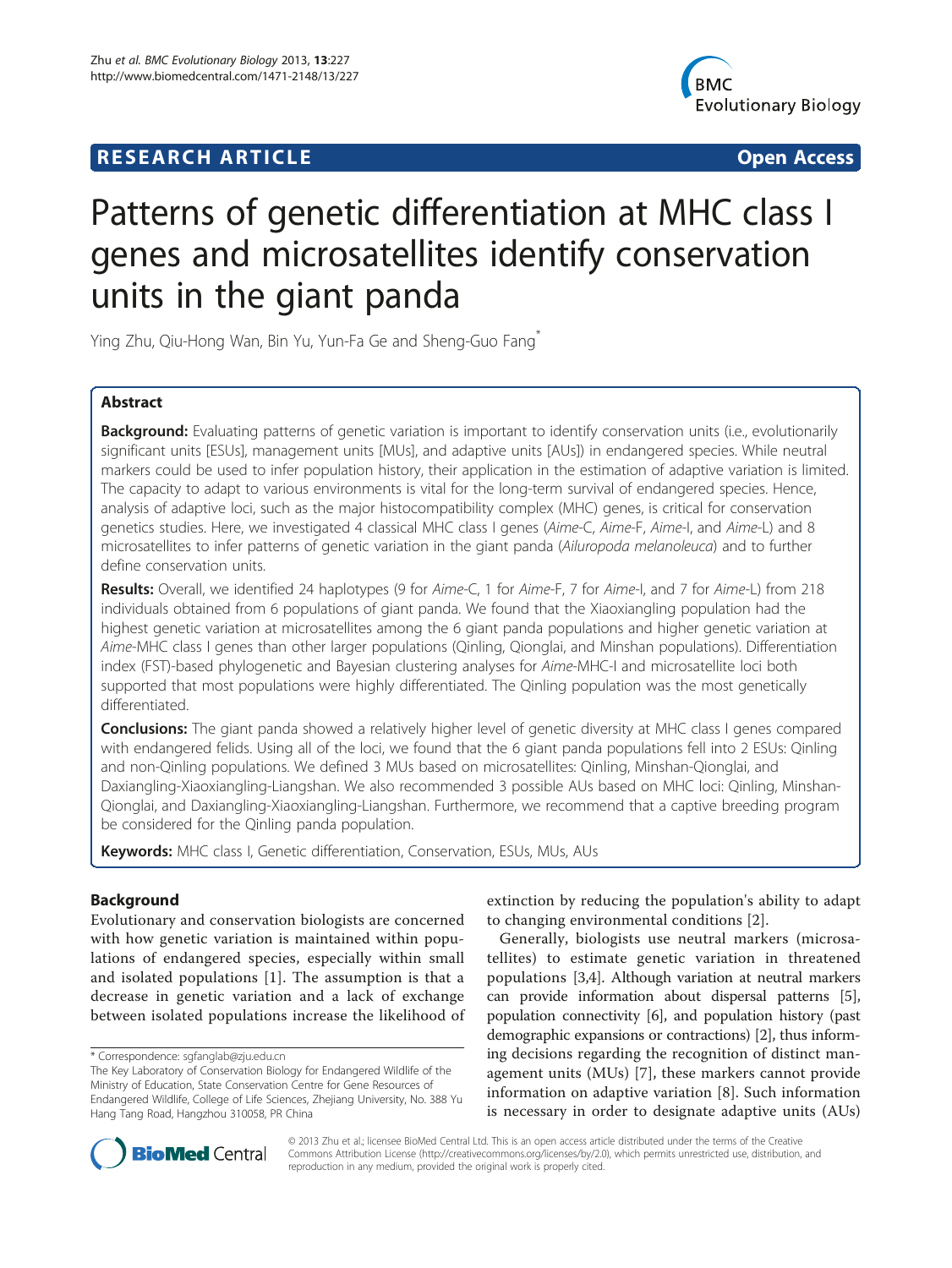for conservation purposes [[9\]](#page-8-0). Hence, adaptive loci should be used in concert with neutral markers to facilitate optimal management decisions [[9](#page-8-0)]. In this study, we consider patterns of variation in major histocompatibility complex (MHC) genes in combination with neutral markers in an effort to understand more about units of conservation associated with the giant panda, Ailuropoda melanoleuca [\[10\]](#page-8-0).

The MHC genes encode molecules involved in immune responses and can be classified into class I and class II genes [[11\]](#page-8-0). Class I genes are mainly associated with intracellular pathogens, such as viruses and protozoa, while class II genes are in charge of extracellular pathogens [[12\]](#page-8-0). MHC class I genes can be further grouped as either classical (class Ia) or nonclassical (class Ib) based on their polymorphisms, expression levels, and functions [\[13\]](#page-8-0). Class Ia genes are involved in presenting endogenous peptides to CD8+ cells [[14](#page-8-0)], while class Ib loci have various functions associated with control of natural killer (NK) cell activation [\[15](#page-8-0)], successful reproduction [\[16](#page-8-0)], and recognition of antigenic lipids [[17\]](#page-8-0).

MHC genes (either class I or class II) are highly polymorphic, especially within their antigen-binding region [[18\]](#page-8-0). It is generally believed that balancing selection maintains MHC diversity, which includes overdominant selection and negative frequency-dependent selection [[10\]](#page-8-0). Such variation has been hypothesized to enhance mechanisms of mate choice as well as to provide an adaptive strategy for dealing with new pathogens [\[19](#page-8-0)].

The giant panda (Ailuropoda melanoleuca) is a unique endangered species in China. At present, wild populations comprise only about 1500 giant pandas in 6 isolated mountain ranges of China (Figure [1\)](#page-2-0): Qinling (QLI), Minshan (MSH), Qionglai (QLA), Daxiangling (DXL), Xiaoxiangling (XXL), and Liangshan (LSH) [[20,21](#page-8-0)]. These populations are isolated by several rivers (i.e., the Hanjiang, Jianglingjiang, Minjiang, and Dadu rivers; Figure [1](#page-2-0)) and many roads [[21\]](#page-8-0). The QLI population has been shown to be genetically divergent [[22,23](#page-8-0)], but there is disagreement about whether this population represents a subspecies or a distinct evolutionarily significant unit (ESU) [[23](#page-8-0)]. According to the fossil record, the giant panda originated 3 million years ago (in the early Pleistocene) and was widely distributed from Zhoukoudian in China to northern Burma and northern Vietnam during the middle and late Pleistocene [[20](#page-8-0)]. Seven functional MHC class II genes have been isolated in the giant panda [[24,25\]](#page-8-0), and locus-specific genotyping techniques have been established [\[26](#page-8-0),[27\]](#page-8-0). Studies on the MHC class II loci identified moderate levels of allelic diversity and indicated that natural selection and intragenic recombination maintains genetic diversity on MHC class II loci [[27\]](#page-8-0). However, the giant panda

appears susceptible to parasites [[28,29\]](#page-8-0) as well as several types of viruses associated with domestic animals [[30,31](#page-8-0)]. There is still a need for further investigations of genetic variations at MHC class I genes in this endan-gered species. Recently, Zhu et al. [\[32\]](#page-9-0) isolated 6 class I MHC genes (i.e., Aime-C, Aime-F, Aime-I, Aime-K, Aime-L, and Aime-1906) from the giant panda, including 4 class Ia genes (Aime-C, Aime-F, Aime-I, and Aime-L) and 2 class Ib genes (Aime-K and Aime-1906), and established locus-specific genotyping techniques for each class Ia gene. Therefore, this pilot study provided an opportunity to examine the adaptive variation of MHC class I genes in structured giant panda populations on a large geographical scale.

In the present study, our aims were to: (1) assess patterns of genetic variation at 4 classical MHC class I genes and 8 microsatellites across 6 extant giant panda populations; and (2) estimate patterns of genetic differentiation among populations and identify conservation units based on both MHC and microsatellite data.

## Results

#### MHC variation within and between populations

We obtained 14 exon 2 alleles (4 for Aime-C, 1 for Aime-F, 5 for Aime-I, and 4 for Aime-L) and 23 exon 3 alleles (8 for Aime-C, 1 for Aime-F, 7 for Aime-I, and 7 for Aime-L) and identified 24 linked long fragment haplotypes (9 for Aime-C, 1 for Aime-F, 7 for Aime-I, and 7 for Aime-L) across the 4 Aime-MHC class I loci (Gen-Bank: JX987000–JX987023).

The number of haplotypes within the 4 classical Aime-MHC class I loci varied among the wild populations, ranging from 17 in QLI to 22 in XXL and LSH (Table [1\)](#page-3-0). Some of these haplotypes were highly abundant in all of the populations (e.g., Aime-I\*02 and Aime-L\*02 and 03), while others were detected at very low frequencies and/or only in certain populations (e.g., Aime-C\*01, 04, and 09; Aime-I\*05 and 07; and Aime-L\*05 and 07).

Estimates of heterozygosity revealed higher than expected heterozygosities for DXL and XXL at Aime-C, for LSH at Aime-I, and for QLI, MSH, and DXL at Aime-L. In contrast, other population-locus combinations exhibited lower than expected levels of heterozygosity (Table [1\)](#page-3-0). We only observed significant deviations from Hardy-Weinberg equilibrium (HWE) in the Aime-I locus of the smallest population, XXL, and at Aime-L in the QLI population; the other combinations all obeyed HWE (Table [1](#page-3-0)). Different levels of  $H_{\rm E}$  were found among the wild populations at each locus (Aime-C: 0.711–0.812; Aime-I: 0.734–0.832; and Aime-L: 0.740–0.843). Allelic richness (AR) was also different at 3 polymorphic loci, with Aime-C ranging from 5.736 to 7.519, Aime-I ranging from 4.842 to 6.613,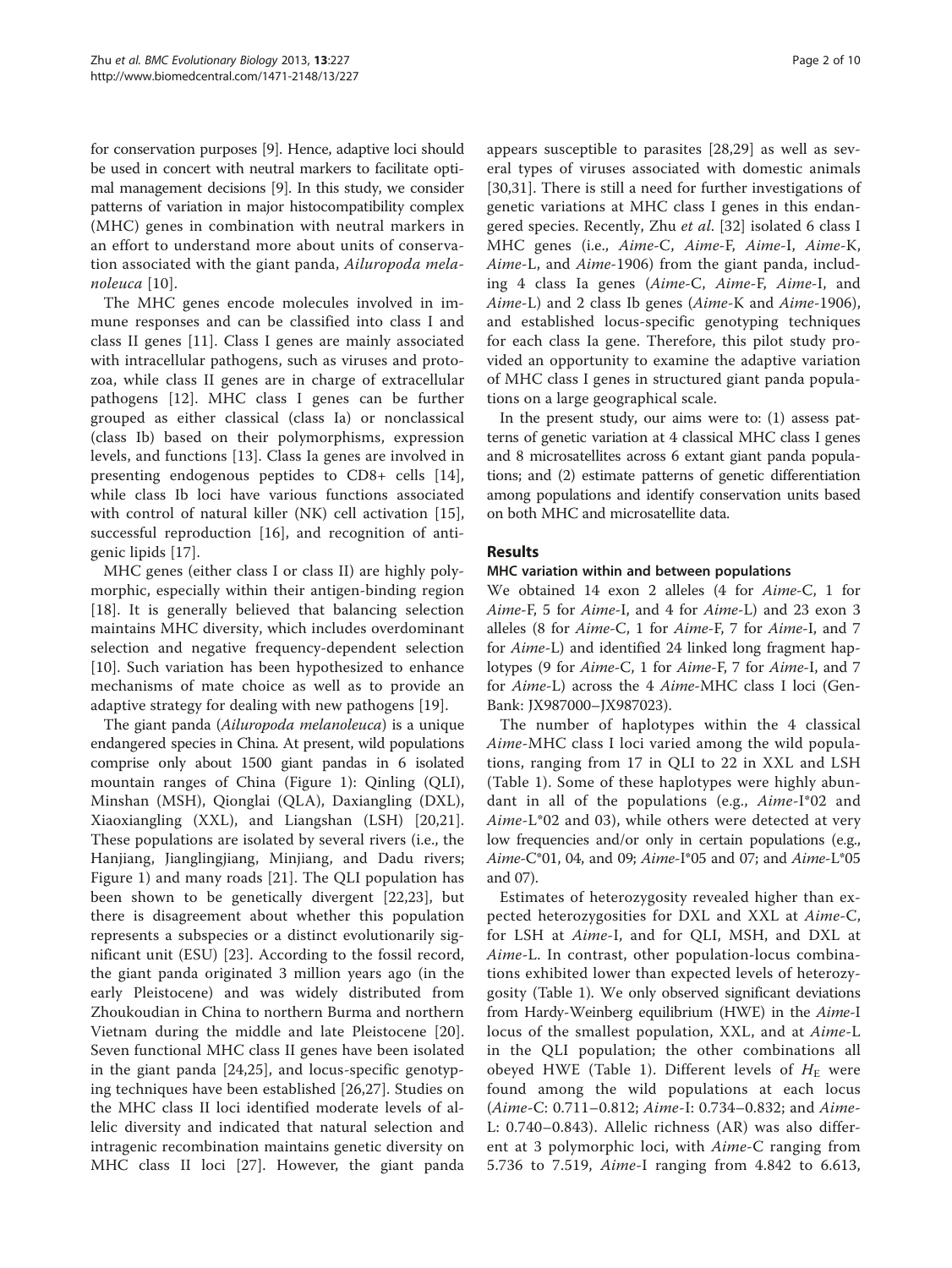<span id="page-2-0"></span>

and Aime-L ranging from 4.624 to 6.935 (Table [1](#page-3-0)). Among the 6 populations across 3 polymorphic MHC loci, the mean  $H<sub>E</sub>$  was 0.731–0.816 and the mean AR was 5.118–6.627 (Table [1\)](#page-3-0).

All 15 pairwise  $F_{ST}$  comparisons revealed there was significant genetic divergence among all populations, with the exception of MSH and QLA ( $P > 0.05$ ; see Additional file [1:](#page-8-0) Table S1). The neighbor-joining (NJ) tree indicated that the giant panda populations fell into 3 clusters. First, MSH and QLA clustered together with 71% bootstrap values (Figure [2A](#page-4-0)). Second, The DXL, XXL, and LSH populations clustered together with a weak support of 34% (Figure [2](#page-4-0)A). Finally, QLI formed the third cluster.  $F_{ST}$  values among the 3 clusters are shown in Table [2.](#page-4-0)

Bayesian clustering analysis based on MHC loci also indicate strong subdivision, where the delta k showed 1 peak at K = 3 (see Additional file [2:](#page-8-0) Figure S1A). QLI (in yellow) was a separate cluster, with the other 2 clusters being MSH-QLA (in red) and DXL-XXL-LSH (in blue; Figure [3\)](#page-5-0). Most of the individuals showed high admixture levels among the 3 clusters.

#### Microsatellite variation within and between populations

We identified 121 alleles across 8 microsatellite loci, ranging from 8 to 23 (see Additional file [3](#page-8-0): Table S2). Only QLA at Aime-3 and GP-4, XXL at Aime-10, and LSH at Aime-14 significantly deviated from the HWE after Bonferroni correction (see Additional file [3:](#page-8-0) Table S2). Among the 6 wild populations, XXL showed the highest mean number of alleles (MNA), mean AR, mean  $H<sub>E</sub>$ , and mean polymorphic information content (PIC) (MNA = 10.8; AR = 8.324;  $H_E$  = 0.856; PIC = 0.832). Effective population sizes (Ne values) were estimated for each population, but larger populations (i.e., MSH and QLA) had lower Ne values, which were not expected (see Additional file [3](#page-8-0): Table S2).

All 15 pairwise  $F_{ST}$  comparisons revealed significant genetic differentiation among all pairwise populations, with the exception of DXL and XXL, XXL, and LSH  $(P > 0.05;$  see Additional file [1](#page-8-0): Table S1). The NJ tree showed that the 6 giant panda populations partitioned into 3 clusters. The first cluster contained MSH and QLA (78% bootstrap value), while the second cluster included DXL, XXL, and LSH (60% bootstrap value).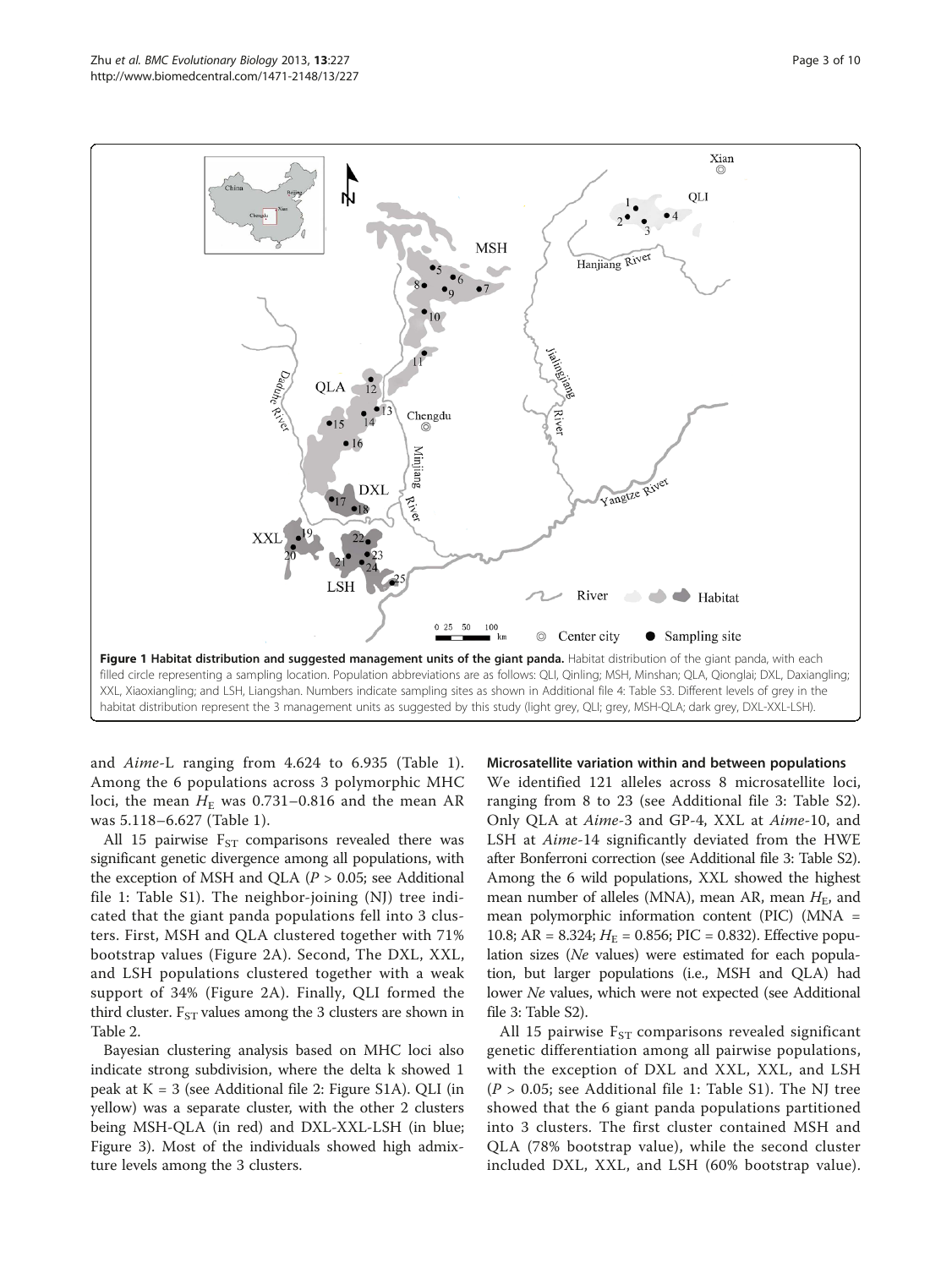|        |                 | Population               |                          |                |                          |                |               |  |
|--------|-----------------|--------------------------|--------------------------|----------------|--------------------------|----------------|---------------|--|
| Locus  | Haplotype       | QLI (17)                 | MSH (19)                 | QLA (21)       | DXL (19)                 | XXL (22)       | LSH (22)      |  |
| Aime-C | 01              | $\overline{1}$           | 0.026                    | 0.016          | 0.100                    | $\sqrt{2}$     | 0.043         |  |
|        | 02              | 0.368                    | 0.250                    | 0.250          | 0.067                    | 0.107          | 0.357         |  |
|        | 03              | 0.079                    | 0.355                    | 0.375          | 0.200                    | 0.196          | 0.143         |  |
|        | 04              | $\overline{ }$           | $\overline{ }$           | 0.031          | $\overline{ }$           | 0.018          | $\sqrt{2}$    |  |
|        | 05              | 0.395                    | 0.066                    | 0.094          | 0.100                    | 0.107          | 0.071         |  |
|        | 06              | 0.079                    | 0.105                    | 0.109          | 0.467                    | 0.107          | 0.157         |  |
|        | 07              | 0.026                    | 0.118                    | 0.063          | 0.067                    | 0.375          | 0.114         |  |
|        | 08              | 0.053                    | 0.079                    | 0.063          | $\sqrt{\phantom{a}}$     | 0.089          | 0.071         |  |
|        | 09              | $\overline{ }$           | $\overline{ }$           | $\overline{ }$ | $\sqrt{2}$               | $\overline{ }$ | 0.043         |  |
|        | ${\sf AR}$      | 5.736                    | 6.498                    | 7.018          | 6.000                    | 6.497          | 7.519         |  |
|        | $H_{\rm O}$     | 0.684                    | 0.737                    | 0.781          | 0.933                    | 0.821          | 0.800         |  |
|        | $H_{\mathsf E}$ | 0.711                    | 0.785                    | 0.804          | 0.738                    | 0.792          | 0.812         |  |
| Aime-F | $01$            | 1.000                    | 1.000                    | 1.000          | 1.000                    | 1.000          | 1.000         |  |
|        | ${\sf AR}$      | $\overline{ }$           | $\sqrt{2}$               | $\sqrt{2}$     | $\sqrt{2}$               | $\sqrt{2}$     | $\sqrt{2}$    |  |
|        | $H_{\rm O}$     | $\sqrt{2}$               | $\overline{1}$           | $\sqrt{2}$     | $\overline{1}$           | $\sqrt{2}$     | $\sqrt{2}$    |  |
|        | $H_{\mathsf E}$ | $\overline{\phantom{a}}$ | $\overline{\phantom{a}}$ | $\sqrt{2}$     | $\sqrt{2}$               | $\sqrt{2}$     | $\sqrt{2}$    |  |
| Aime-l | $01$            | 0.125                    | 0.134                    | 0.212          | 0.250                    | 0.290          | 0.256         |  |
|        | 02              | 0.438                    | 0.500                    | 0.455          | 0.219                    | 0.210          | 0.207         |  |
|        | 03              | $\overline{ }$           | 0.073                    | 0.091          | 0.125                    | 0.129          | 0.098         |  |
|        | 04              | 0.188                    | 0.232                    | 0.167          | 0.375                    | 0.113          | 0.256         |  |
|        | 05              | $\sqrt{2}$               | 0.061                    | 0.030          | 0.031                    | 0.145          | 0.073         |  |
|        | 06              | 0.146                    | $\overline{ }$           | $\overline{ }$ | $\overline{\phantom{a}}$ | 0.097          | 0.073         |  |
|        | $07$            | 0.104                    | $\overline{ }$           | 0.045          | $\sqrt{2}$               | 0.016          | 0.037         |  |
|        | AR              | 4.993                    | 4.842                    | 5.528          | 4.938                    | 6.458          | 6.613         |  |
|        | $H_{\rm O}$     | 0.626                    | 0.732                    | 0.758          | 0.625                    | $0.774*$       | 0.829         |  |
|        | $H_{\mathsf E}$ | 0.741                    | 0.734                    | 0.777          | 0.756                    | 0.832          | 0.814         |  |
| Aime-L | 01              | 0.021                    | 0.012                    | 0.121          | 0.094                    | 0.032          | 0.049         |  |
|        | 02              | 0.167                    | 0.226                    | 0.303          | 0.219                    | 0.226          | 0.232         |  |
|        | 03              | 0.292                    | 0.262                    | 0.273          | 0.188                    | 0.210          | 0.244         |  |
|        | 04              | 0.146                    | 0.286                    | 0.106          | 0.156                    | 0.113          | 0.244         |  |
|        | 05              | $\sqrt{2}$               | 0.024                    | 0.030          | 0.031                    | 0.065          | $\frac{1}{2}$ |  |
|        | 06              | 0.375                    | 0.190                    | 0.167          | 0.250                    | 0.129          | 0.171         |  |
|        | $07\,$          | $\overline{ }$           | $\sqrt{2}$               | $\sqrt{2}$     | 0.063                    | 0.226          | 0.061         |  |
|        | ${\sf AR}$      | 4.624                    | 4.946                    | 5.69           | 6.935                    | 6.663          | 5.749         |  |
|        | $H_{\rm O}$     | $0.792*$                 | 0.810                    | 0.788          | 0.938                    | 0.774          | 0.731         |  |
|        | $H_{\text{E}}$  | 0.740                    | 0.789                    | 0.803          | 0.843                    | 0.824          | 0.802         |  |
| Total  | ${\sf AR}$      | 5.118                    | 5.429                    | 6.079          | 5.958                    | 6.539          | 6.627         |  |
|        | $H_{\rm O}$     | 0.701                    | 0.760                    | 0.776          | 0.832                    | 0.790          | 0.787         |  |
|        | $H_{\mathsf E}$ | 0.731                    | 0.769                    | 0.795          | 0.779                    | 0.816          | 0.809         |  |

## <span id="page-3-0"></span>Table 1 Haplotypic frequencies, allelic richness, and heterozygosities of MHC class I loci in 6 wild panda populations

Notes: The predominant haplotype of each population is marked in bold. The figures in parentheses are the number of haplotypes in each population. Asterisks denote significant deviations from HWE ( $P < 0.05$ ).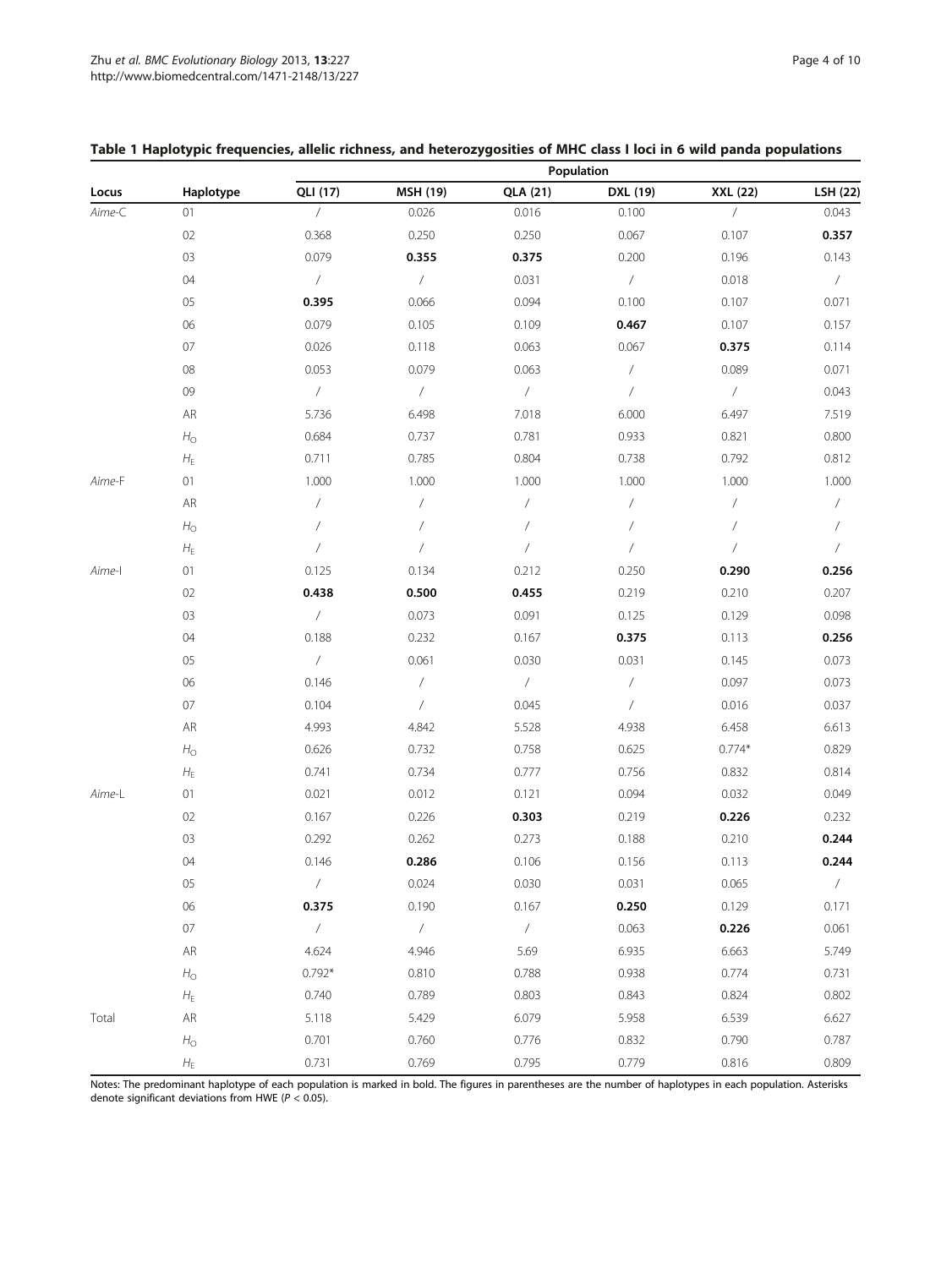<span id="page-4-0"></span>

QLI formed the third cluster (Figure 2B).  $F_{ST}$  values among the 3 clusters are also shown in Table 2.

Bayesian clustering analysis of microsatellite variation indicated the same 3 clusters as MHC (Figure [3](#page-5-0) and Additional file [2:](#page-8-0) Figure S1B). Most of the individuals from the QLI cluster showed very low admixture levels, whereas individuals from the other 2 clusters showed high levels of admixture (Figure [3\)](#page-5-0). The higher admixture levels suggested there was significant gene flow between MSH, QLA, DXL, XXL, and LSH populations. Conversely, low admixture levels demonstrate limited gene flow between QLI and the other populations, indicating that QLI may be suffering from strong genetic isolation. The STRUCTURE plot suggested nearly unidirectional migration from QLI to MSH-QLA (Figure [3](#page-5-0)), as evidenced by the large proportion of individuals in MSH-QLA that contained substantial QLI heritage (yellow) and the small proportion of individuals in QLI that contained substantial MSH-QLA heritage (red). This movement from QLI, but not into QLI, was in good agreement with previous results [\[22](#page-8-0),[33\]](#page-9-0), which showed that the giant panda experienced 2 bottlenecks, the first serious one resulting in a single refuge, QLI, and the second causing 2 refuges, QLI and XXL. The unidirectional movement from QLI to MSH-QLA indicated range expansion followed by the bottlenecks.

Table 2  $F_{ST}$  index for microsatellites and MHC loci among different groups of giant pandas

|                   | oli      | <b>MSH-QLA</b> | DXL-XXL-LSH |
|-------------------|----------|----------------|-------------|
| OLI               |          | $0.068*$       | $0.066*$    |
| MSH-QLA           | $0.039*$ |                | $0.038*$    |
| $DXI - XXI -I SH$ | $0.053*$ | $0.015*$       |             |

MHC values are below the diagonal and microsatellites values are above the diagonal. The asterisks indicate  $P < 0.05$ .

Mantel tests revealed that patterns of MHC class I genes and microsatellites were not correlated  $(r = 0.520,$  $P = 0.132$ ), indicating that patterns of MHC class I diversity were not strongly influenced by the effects of stochastic micro-evolutionary processes (migration and drift). Isolation by distance was more obvious for microsatellites than for MHC class I genes (microsatellites:  $r = 0.703$ ,  $P = 0.022$ ; MHC:  $r = 0.517$ ,  $P = 0.017$ ).

#### **Discussion**

#### Genetic variation levels of Aime-MHC class I genes

In this study, we identified 24 exon 2–3 haplotypes for the 4 classical Aime-MHC class I genes in 218 wild individuals, averaging 6 haplotypes per locus. In our previous study [\[32\]](#page-9-0), we detected 13 exon 2 and 16 exon 3 sequences, which formed 17 haplotypes in the Chengdu captive population, revealing that most diversity from wild populations was conserved in captive populations. Compared with the brown bear, the giant panda has similar or fewer MHC class I alleles. A total of 37 alleles (2 pseudoalleles) were observed from at least 5 loci in 234 brown bear individuals, averaging 7 alleles per locus. However, compared with other endangered felids, Aime-MHC class I genes maintain a relatively high level of genetic diversity. For example, a total of 10 alleles (9 functional alleles and 1 pseudo-allele) were detected from 4 putative MHC class I loci in 108 Namibian cheetahs, averaging 2.5 alleles per locus [\[34\]](#page-9-0). While 13 putatively functional alleles and one pseudo-allele were found from at least 4 MHC class I loci in 16 highly endangered India Bengal tigers [\[35\]](#page-9-0). Furthermore, Aime-MHC class II genes also showed higher polymorphism relative to other endangered species [\[27\]](#page-8-0). These findings suggested that the giant panda had relative higher genetic variation at their MHC genes, which is necessary for them to cope with changing environmental conditions (e.g., pathogens).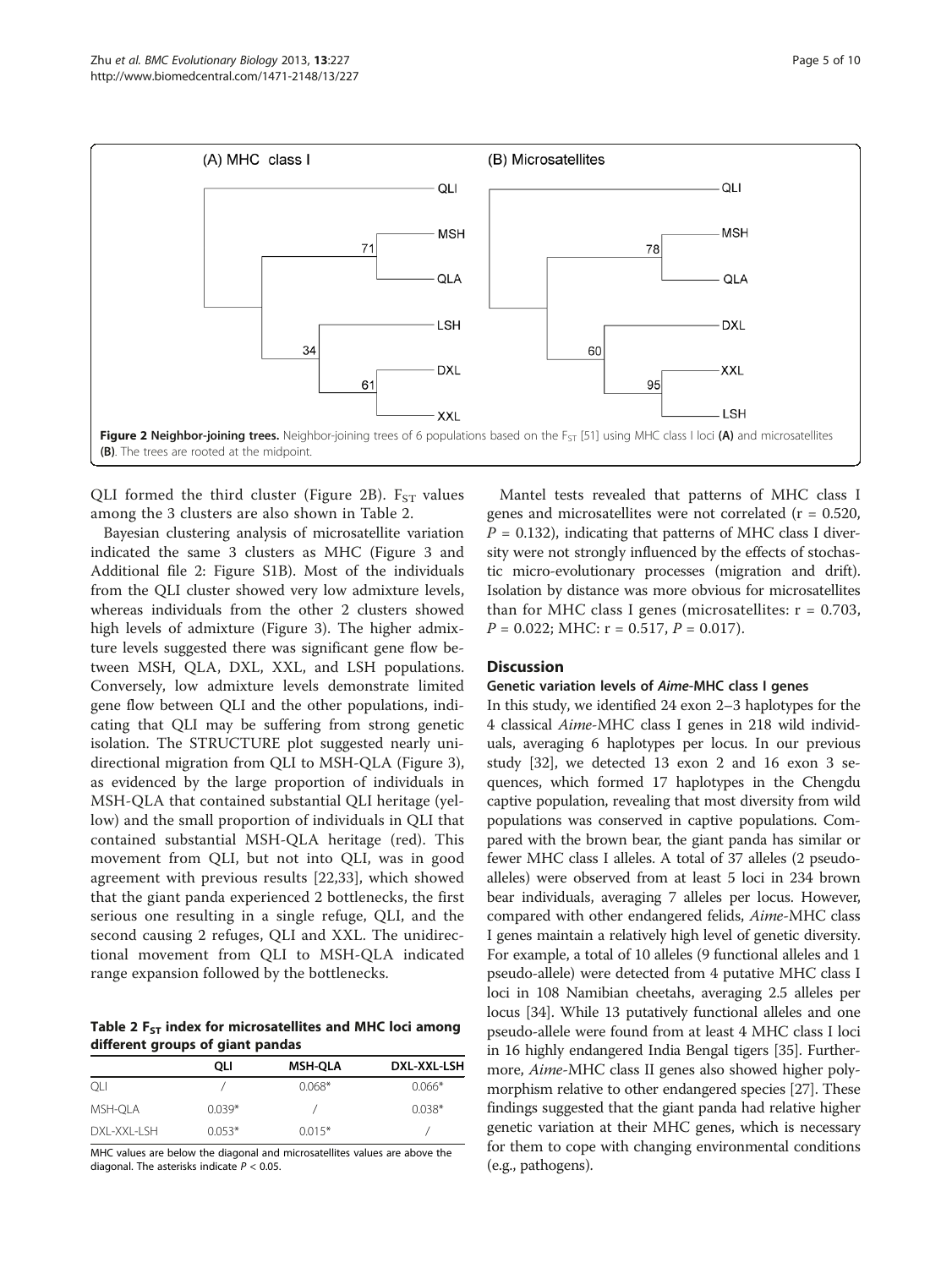<span id="page-5-0"></span>

## Genetic variation within populations

According to a survey conducted by the State Forestry Administration of China [\[21](#page-8-0)], XXL occupies the smallest habitat area and includes only 32 giant pandas. Interestingly, XXL represented more haplotypes, higher AR, and higher expected heterozygosity at MHC class I genes than those in the larger mountain populations, i.e., MSH, QLA, and QLI (Table [1](#page-3-0)). Our microsatellite data further revealed that XXL had the highest genetic variation among all of the populations in terms of AR, expected heterozygosity, and number of alleles. Furthermore, a recent MHC II study revealed that XXL has the greatest number of alleles within wild giant panda populations [\[33](#page-9-0)]. These results, regardless of adaptive or neutral markers, suggested that the XXL population may have arisen from an ancestral population that had a higher level of genetic diversity, which was also supported by the results of MHC class II study [\[33\]](#page-9-0). Although the MSH population covers the largest habitat area and contained 708 individuals as of the last survey round, it did not show the highest level of genetic variation, as was reflected by Ne estimates. Ne estimates based on microsatellites at 6 populations indicated that MSH had an Ne of 90.5, which was smaller than that of the majority of giant panda populations (see Additional file [3](#page-8-0): Table S2).

## ESUs, MUs, and AUs in giant panda populations

Population genetics data are useful to identify ESUs, MUs, and AUs in some endangered species [9,36]. In this study, we first defined ESUs in giant pandas in order to protect evolutionarily important groups. Second, we identified MUs in each ESU for management purposes. Finally, we looked for possible AUs to help the government make management decisions. MHC and microsatellite variations in this study revealed that the 6 giant panda populations formed 3 distinct groups.

Based on these data, we recommended that the 3 groups be 3 AUs, but partitioned into 2 ESUs, and that one of the ESUs consists of 2 MUs.

The QLI population should be viewed as a separate ESU. Funk et al. [\[9\]](#page-8-0) defined ESU as "a population or group of populations that warrant separate management or priority for conservation because of high genetic and ecological distinctiveness," and they recommended using neutral and adaptive markers to define ESUs, since neutral and adaptive processes both shape ESUs. Therefore, our recommendation is based on our present genetic data and previous ecological and molecular genetics studies [[22,23](#page-8-0)[,37](#page-9-0),[38\]](#page-9-0). Our NJ trees based on microsatellite and MHC class I genes revealed that QLI formed a distinct cluster from other populations, which is consistent with our STRUCTURE analysis and previously reported genomic, microsatellite, and DNA fingerprinting data [[22,23](#page-8-0),[37\]](#page-9-0). The QLI population is currently isolated from other populations by the Hanjiang and Jialingjiang rivers. Additionally, QLI giant pandas live in the south-central range of the QLI Mountain at elevations between 1300 and 2600 m, where the bamboo Bashania fargesii (E. G. Camus) Keng f. et Yi grows. In contract, other populations of giant pandas live at elevations of 2100 to 3400 m throughout the year and mainly eat bamboo of the genus Fargesia [\[20](#page-8-0)]. Additionally, Wan et al. [\[38](#page-9-0)] revealed that QLI giant pandas have smaller skulls, larger molars, and different pelage color as compared to other populations' individuals; these differences may be due to different habitat characteristics in QLI and other mountains. Based on DNA fingerprint and morphological data, Wan et al. [[22\]](#page-8-0) suggested that the QLI should represent a separate subspecies. However, whether this population represents a subspecies or a distinct ESU is still controversial [[23\]](#page-8-0). Because our evidence indicated that there is significant genetic and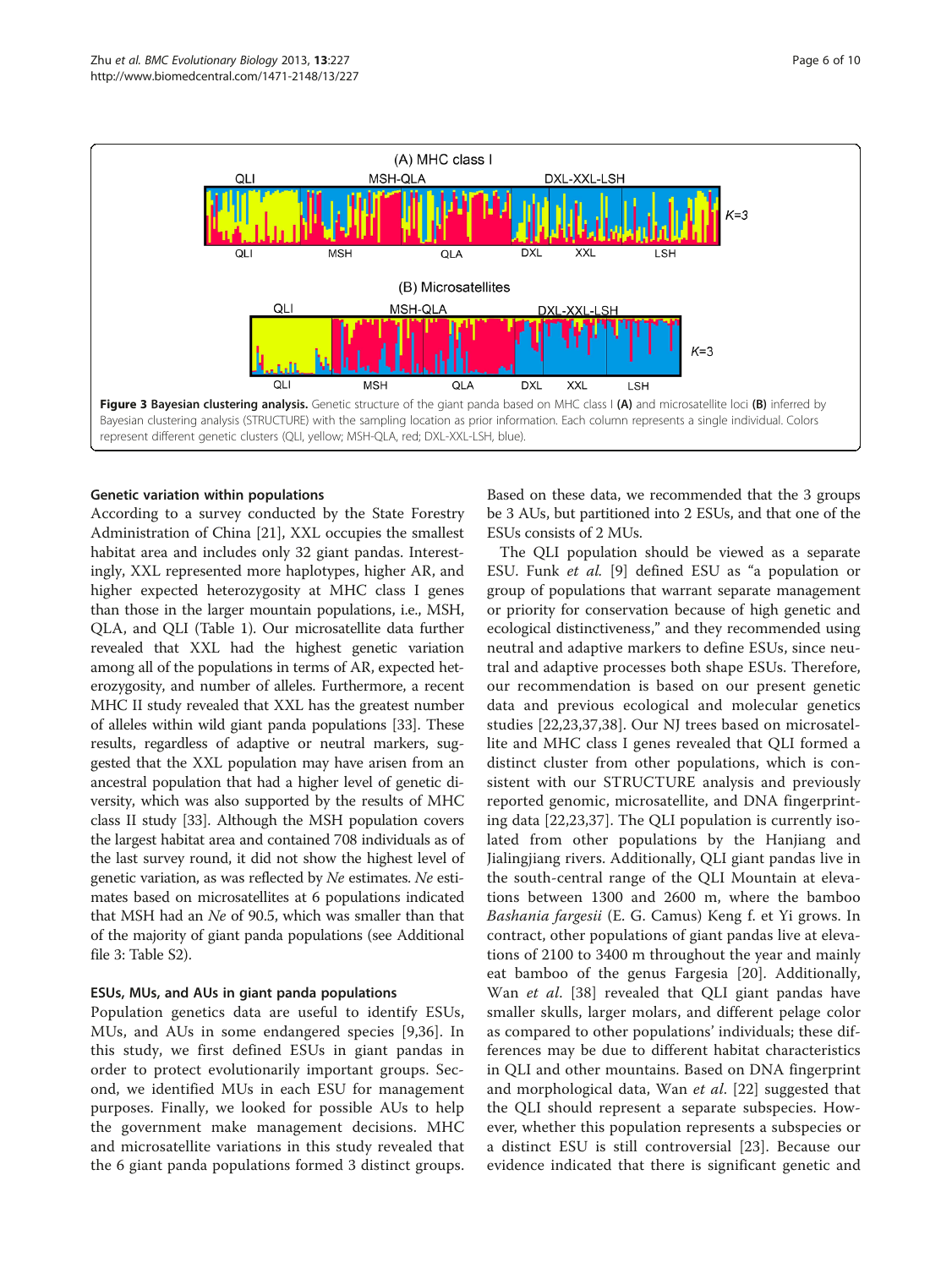ecological distinctiveness between QLI and the other 5 southern populations, we propose that QLI should be a separate ESU and should be monitored and managed separately. Moreover, given that the QLI population has lower genetic diversity at MHC genes and microsatellites and fewer offspring in the captive population compared to the other 5 southern populations, captive breeding of Qinling giant pandas should be encouraged.

The other ESU contains 2 MUs, represented by MSH-QLA and DXL-XXL-LSH. MUs are usually defined as demographically independent populations [[36](#page-9-0)]. If the dispersal rate (m) is smaller than 10%, populations become demographically isolated [\[39](#page-9-0)]. Dispersal rate or gene flow is shaped by neutral processes; therefore, neutral markers should be used to define MUs [[9\]](#page-8-0). Our Bayesian clustering analysis using microsatellites showed that 3 clusters existed within giant panda populations. Our results are different from those of a previous study based on microsatellites [\[23\]](#page-8-0), where they detected 4 clusters (QLI, MSH, QLA, and XXL-LSH). In the present study, MSH and QLA formed 1 cluster, which was confirmed by an NJ tree and was consistent with the data from previously reported DNA fingerprinting and mtDNA analyses [\[22,](#page-8-0)[40](#page-9-0)], but was inconsistent with the results of Zhang et al.'s study [[23](#page-8-0)]. These inconsistencies could be the result of difference in samples used in the different studies. Three populations, i.e., DXL, XXL, and LSH, formed another cluster, which may not have conflicted with Zhang et al.'s study. Because there was only 1 sample collected from the DXL population in the previous study, this sample was considered part of the QLA population for the analysis [\[23\]](#page-8-0). The Ne values for MSH-QLA and DXL-XXL-LSH were 200 and 300, respectively (see Additional file [3](#page-8-0): Table S2). Given that the threshold dispersal rate is 10%, this corresponded to an  $F_{ST}$ of ~0.0125 ( $F_{ST}$  = 1 / [1 + 4Nem]). The  $F_{ST}$  between MSH-QLA and DXL-XXL-LSH was 0.038 (Table [2](#page-4-0)), which was greater than the threshold of 0.0125; therefore, we can conclude that these 2 clusters should be separate MUs. Moreover, QLI also deserved a separate MU given the greater pairwise  $F_{ST}$  between QLI and the other 2 clusters (Table [2\)](#page-4-0). Since MSH and QLA showed no genetic structure among wild populations, we suggest that green corridors should be constructed between these 2 similar populations in order to preserve its existing genetic diversity and evolutionary potential of the populations. In addition, intrapopulation habitat fragmentation is a serious problem for the giant panda [\[21\]](#page-8-0), so it is essential that we reconnect the patches inhabited by each population in order to enhance contemporary gene flow (individual dispersal) and ensure the long-term survival of the giant panda.

When discussing AUs, adaptive loci should be used [[9\]](#page-8-0). We determined 3 possible AUs (QLI, MSH-QLA,

and DXL-XXL-LSH) based on patterns of variation at MHC loci that reflected the ability to adapt to various pathogens. These analyses suggested that QLI should be a separate AU, which was supported by our NJ tree and structure analyses and genomic structure data [[37\]](#page-9-0).Our NJ trees revealed that MSH and QLA were most similar (Figure [2A](#page-4-0); bootstrap value = 78%); this was supported by our structure analysis and the  $F_{ST}$  value between these 2 populations ( $F_{ST} = 0.003$ ), but was inconsistent with the results of Zhao et al. [\[37\]](#page-9-0). They detected 3 distinct populations (QLI, MSH, and QLA-DXL-XXL-LSH) based on genomic data. The discrepancy lies in whether MSH and QLA should be together considered as a single AU and could be due to differential sensitivity of these 2 groups of markers. However, given that it is better to use adaptive loci to delineate AUs, it is hard to say whether MSH and QLA should be viewed as separate AUs, though genomic data is much more sensitive than specific genes of known function (i.e., MHC loci) [\[9](#page-8-0)]. The genomic structure results reported by Zhao et al. were based on all loci [\[37\]](#page-9-0). Furthermore, we do not have any data on different types of pathogens within giant panda populations that could directly reflect the different characteristics among possible adaptive groups. Therefore, we can only recommended 3 possible AUs given the above limitations to our data.

## **Conclusions**

In summary, our work revealed relative high genetic variation at MHC class I genes in the giant panda. Using all loci, we defined 2 ESUs: QLI and MSH-QLA-DXL-XXL-LSH. The differentiation index (FST)-based phylogenetic tree and Bayesian clustering analysis for microsatellite loci suggested the need for 3 MUs: QLI, MSH-QLA, and DXL-XXL-LSH. We recommended 3 possible AUs: QLI, MSH-QLA, and DXL-XXL-LSH based on the patterns of variation in MHC loci. QLI was found to be the most genetically differentiated and had fewer offspring in the captive population, suggesting that captive breeding of pandas from this population should be encouraged. XXL exhibited the highest genetic variation at microsatellites among the 6 giant panda populations and higher genetic variation based on MHC class I genes than that in larger populations (i.e., QLI, MSH, and QLA). Therefore, XXL should be considered before prior to other populations for translocation and captive breeding programs.

## Methods

## Sampling and DNA extraction

We collected 267 samples from 25 geographic locations in 6 segregated mountain ranges (see Additional file [4](#page-8-0): Table S3; Figure [1](#page-2-0)): QLI (n = 40), MSH (n = 43), QLA  $(n = 47)$ , DXL  $(n = 25)$ , XXL  $(n = 51)$ , and LSH  $(n = 61)$ .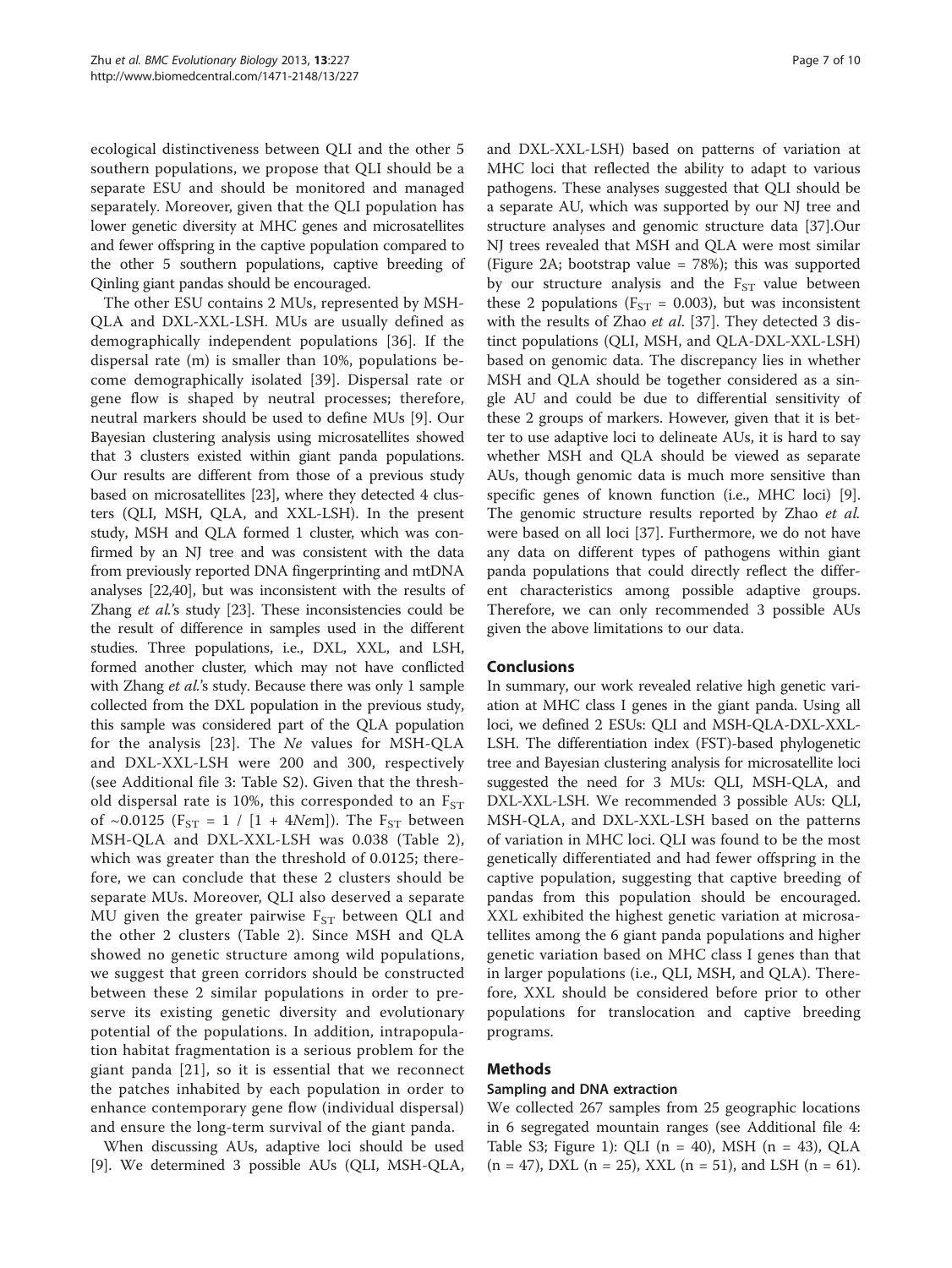These included 35 blood, 109 skin, and 123 faecal samples. Blood samples were obtained from wild-born giant pandas, considered part of the wild population (QLI, MSH, QLA, and LSH). They were collected during routine medical examinations and were stored in liquid nitrogen. Skin samples were obtained from skin tissues from dead wild pandas and were preserved in sealed paper bags in desiccators. The 123 faecal samples (25 DXL, 51 XXL, and 47 LSH; see Additional file [4:](#page-8-0) Table S3) were collected from nonoverlapping home ranges during the nonreproductive season (between August and November). For faecal samples from the same adjacent home ranges, we performed individual discrimination. First, we performed PCR amplification of 8 microsatellites and 4 Aime-MHC-I loci in faecal DNA and found that MHC genes yielded obviously higher amplification success rates than microsatellites. Thus, the faeces were considered to represent a single individual when all alleles were identical across the amplifiable microsatellites and all studied MHC class I loci. Twenty-three faecal samples (18.7%) did not yield PCR products at more than 4 microsatellites and were thus treated as failures of microsatellite-based individualization. We identified individuals from these samples based on genotyping results of 4 Aime-MHC-I genes, which nonetheless underwent additional confirmation in an Aime-MHC-II-based genotyping analysis conducted in another study [[33](#page-9-0)]. These results allowed us to distinguish 123 faecal samples as having come from 16 giant panda individuals in DXL, 31 in XXL, and 27 in LSH. Thus, we ultimately used 218 individuals for our subsequent analysis (see Additional file [4:](#page-8-0) Table S3).

Genomic DNA was isolated as described by Wan [[26\]](#page-8-0).

## MHC genotyping and haplotyping

We performed locus-specific amplification of the 4 classical Aime-MHC class I genes characterized in our previous paper [\[32](#page-9-0)]. In addition to separate amplifications of exons 2 and 3, we amplified a long fragment comprising exon 2, intron 2, and exon 3 and used the resulting products to conduct haplotyping (see Additional file [5](#page-8-0): Table S4). PCR amplification conditions are presented in Additional file [6](#page-8-0): Table S5. A stringent multitube approach was used to obtain reliable genotypes from the faecal samples [[41](#page-9-0)]. If the genotype could not be determined after 2 of 3 amplifications, a fourth was performed. We used single-strand conformation polymorphism and heteroduplex (SSCP-HD) analysis to screen the PCR fragments. Electrophoresis conditions were as described by Zhu et al. [\[32](#page-9-0)]. In addition to obtaining separate genotypic data from exons 2 and 3, we cloned PCR products representing a longer fragment of exon  $2-3$  into DH5 $\alpha$  competent cells (TaKaRa, Ltd, Dalian, China) and used the recombinants to determine exon 2–3 haplotypes. To identify the combined exon 2–3 genotypes, positive clones were subjected to PCR-SSCP using exon 2- and exon 3 targeted SSCP-series primers. To avoid errors arising from PCR-based recombination, we sequenced at least 8 clones, each showing a unique SSCP banding pattern. If a sequence appeared in at least 2 individuals or was found in 2 independent PCRs from a single individual, we recognized it as an allele.

## Microsatellite genotyping

After assessing their amplification, polymorphism, and yield, we chose 8 giant panda dinucleotide microsatellite loci (see Additional file [7](#page-8-0): Table S6) from 37 loci [\[42-44](#page-9-0)]. PCR amplification conditions are shown in Additional file [6](#page-8-0): Table S5. Genotyping methods were the same as those reported by Li et al. [[45\]](#page-9-0). A multitube approach was also used to genotype microsatellite loci, as described above.

## Summary statics

We assessed deviations from HWE and calculated allele frequencies with GenePop 4.0 software [[46](#page-9-0)]. Observed  $(H<sub>O</sub>)$  and expected  $(H<sub>E</sub>)$  heterozygosities were obtained from Arlequin 3.1 software [[47\]](#page-9-0). AR, standardized for sample sizes of each locus, was calculated using FSTAT 2.9.3 [[48](#page-9-0)]. Linkage disequilibrium (LD) between pairs of microsatellite loci was evaluated in GenePop 4.0 [\[46](#page-9-0)]. We used Micro-Checker to test for the presence of null alleles, stuttering, or large allele dropout for microsatellites [[49](#page-9-0)]. Within the 8 microsatellite markers selected, no evidence was found for LD and/or other genotyping errors for each population. The Ne was estimated by the LD method, as implemented in the NeEstimator program [[50\]](#page-9-0).

## Estimates of population differentiation

We calculated pairwise  $F_{ST}$  values in Arlequin 3.1 [\[47](#page-9-0)]. To further assess population structure, we first built NJ trees on the basis of  $F_{ST}$  values [\[51\]](#page-9-0) in PHYLIP 3.69 software [\[52](#page-9-0)]. Bootstrap values were obtained by resampling the loci 1000 times. We visualized trees in Figtree 1.4.0 [[53\]](#page-9-0), and rooted the trees at the midpoint. We then used Bayesian clustering methods in STRUCTURE V 2.3.3 to detect genetic structure [\[54\]](#page-9-0). We conducted 10 runs for K from 1 to 10 with 100,000 burn-in runs from 1,000,000 Markov Chain Monte Carlo (MCMC) operations for each K [[54\]](#page-9-0). Then, the results were uploaded to the online Structure Harvester [\[55](#page-9-0)] program, which selects the number of clusters by simultaneously evaluating posterior probability and the delta K statistic of Evanno et al. [\[56](#page-9-0)]. Graphical output was displayed using DISTRUCT V1.1 [\[57](#page-9-0)].

We used Mantel tests to detect whether patterns of population differentiation at MHC and microsatellite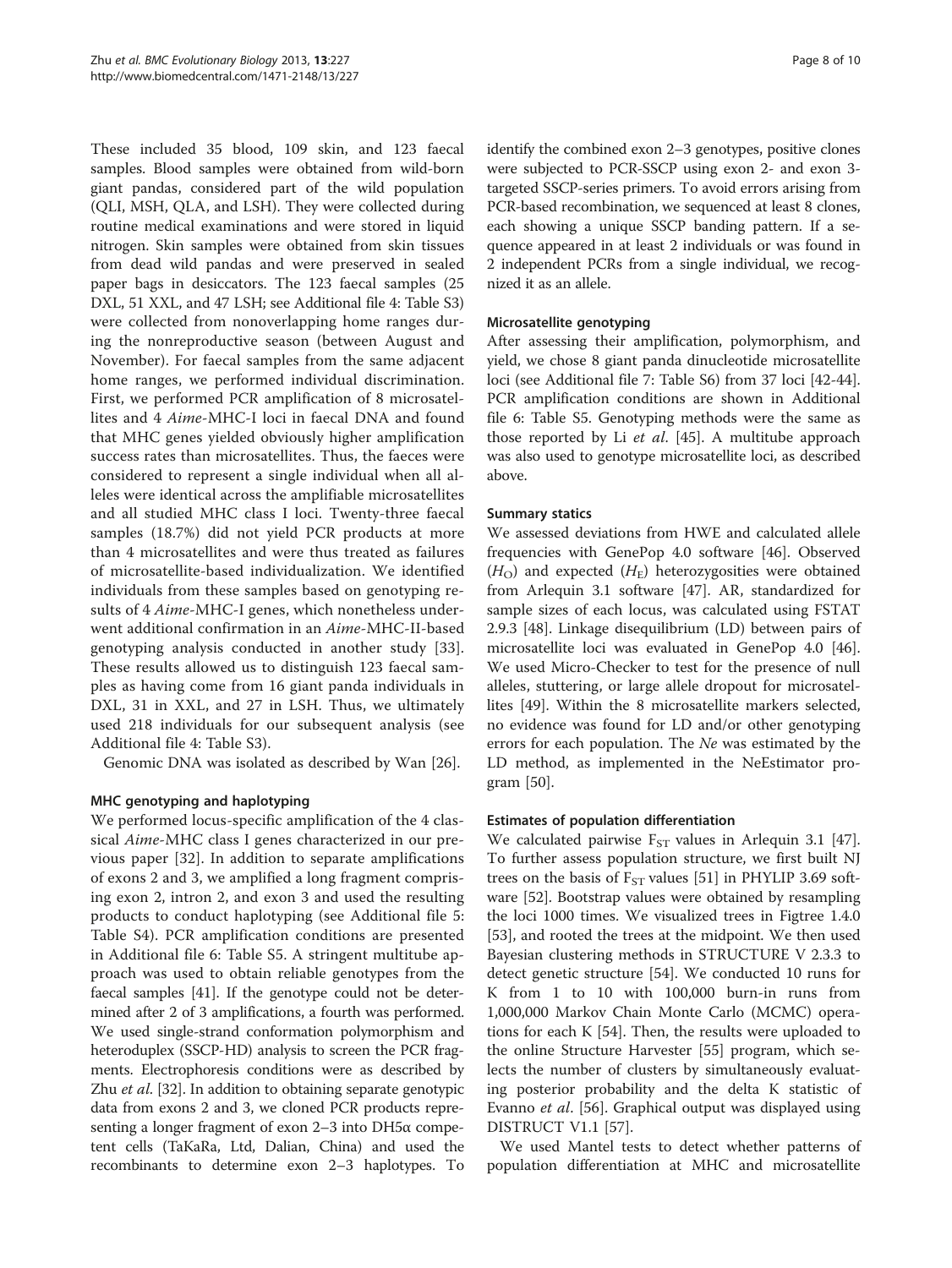<span id="page-8-0"></span>loci showed isolation by distance. We first measured geographical distances between different populations by Google Earth [[58\]](#page-9-0). Then, we tested for the relationship between log geographical distance of different populations and  $G'_{ST}/1 - G'_{ST}$  for 2 markers using a simple Mantel test. The  $G'_{ST}$  estimate could control for differences between different markers with different heterozygosities [[59\]](#page-9-0). We conducted Mantel tests in ZT [[60](#page-9-0)].

#### Supporting data

The data set supporting the results of this article is available in the Dryad repository [doi:10.5061/dryad.2gt86].

## Additional files

**[Additional file 1: Table S1.](http://www.biomedcentral.com/content/supplementary/1471-2148-13-227-S1.doc)** Population pairwise  $F_{ST}$  (A) and  $G'_{ST}$  (B) for MHC class I loci and microsatellites.

[Additional file 2: Figure S1.](http://www.biomedcentral.com/content/supplementary/1471-2148-13-227-S2.doc) Mean values of log probability of L(K) and delta K over 10 runs for each K value. (A) MHC class I loci and (B) microsatellites.

[Additional file 3: Table S2.](http://www.biomedcentral.com/content/supplementary/1471-2148-13-227-S3.doc) Levels of genetic diversity estimated from the 8 microsatellite loci for 6 wild populations of giant panda.

[Additional file 4: Table S3.](http://www.biomedcentral.com/content/supplementary/1471-2148-13-227-S4.doc) Information on the giant panda samples analyzed in this study.

[Additional file 5: Table S4.](http://www.biomedcentral.com/content/supplementary/1471-2148-13-227-S5.doc) Locus-specific primers used to amplify exon 2, exon 3, and the longer exon 2–3 fragment from Aime-MHC class I genes.

[Additional file 6: Table S5.](http://www.biomedcentral.com/content/supplementary/1471-2148-13-227-S6.doc) Details of PCR conditions for MHC genes and microsatellites.

[Additional file 7: Table S6.](http://www.biomedcentral.com/content/supplementary/1471-2148-13-227-S7.doc) Primers for the 8 polymorphic microsatellite loci used in this study.

#### Competing interests

The authors declare that they have no competing interests.

#### Authors' contributions

SGF conceived the ideas for the study; YFG collected the samples; YZ and BY performed the experiments; YZ and QHW analyzed the data and wrote the manuscript. All authors read and approved the final manuscript.

#### **Acknowledaments**

This work was supported by a grant from the National Basic Research Programme of the People's Republic of China (973 Programme; No. 2007CB411600), a special grant (No. WH0627) for the giant panda from the State Forestry Administration of the People's Republic of China, and the Fundamental Research Funds for the Central Universities of the People's Republic of China.

#### Received: 15 May 2013 Accepted: 16 August 2013 Published: 22 October 2013

#### References

- Sommer S: Effects of habitat fragmentation and changes of dispersal behaviour after a recent population decline on the genetic variability of noncoding and coding DNA of a monogamous Malagasy rodent. Mol Ecol 2003, 12(10):2845–2851.
- Frankham R, Ballou JD, Briscoe DA: Introduction to conservation genetics. New York: Cambridge University Press; 2002.
- Sunnucks P: Efficient genetic markers for population biology. Trends Ecol Evol 2000, 15(5):199–203.
- 4. Lowe A, Harris S, Harris SE: Ecological genetics: design, analysis, and application. Oxford: Wiley-Blackwell; 2004.
- 5. Fabiani A, Hoelzel AR, Galimberti F, Muelbert MMC: Long-range paternal gene flow in the southern elephant seal. Science 2003, 299(5607):676–676.
- 6. Blouin MS, Parsons M, Lacaille V, Lotz S: Use of microsatellite loci to classify individuals by relatedness. Mol Ecol 1996, 5:393–401.
- 7. Hedrick P, Parker K, Lee R: Using microsatellite and MHC variation to identify species, ESUs, and MUs in the endangered Sonoran topminnow. Mol Ecol 2001, 10(6):1399–1412.
- 8. Meyers LA, Bull JJ: Fighting change with change: adaptive variation in an uncertain world. Trends Ecol Evol 2002, 17(12):551–557.
- 9. Funk WC, McKay JK, Hohenlohe PA, Allendorf FW: Harnessing genomics for delineating conservation units. Trends Ecol Evol 2012, 27(9):489-496.
- 10. Sommer S: The importance of immune gene variability (MHC) in evolutionary ecology and conservation. Front Zool 2005, 2(1):16.
- 11. Klein J: The Natural history of the major histocompatibility complex. New York: Wiley & Sons; 1986.
- 12. Piertney SB, Oliver MK: The evolutionary ecology of the major histocompatibility complex. Heredity 2006, 96(1):7-21.
- 13. Bos DH, Waldman B: Evolution by recombination and transspecies polymorphism in the MHC class I gene of Xenopus laevis. Mol Biol Evol 2006, 23(1):137–143.
- 14. Glaberman S, Du Pasquier L, Caccone A, Desalle R: Characterization of a Nonclassical Class I MHC gene in a reptile, the Galápagos Marine Iguana (Amblyrhynchus cristatus). PLoS ONE 2008, 3(8):e2859.
- 15. Rodgers JR, Cook RG: MHC class Ib molecules bridge innate and acquired immunity. Nat Rev Immunol 2005, 5(6):459–471.
- 16. Ishitani A, Sageshima N, Lee N, Dorofeeva N, Hatake K, Marquardt H, Geraghty DE: Protein expression and peptide binding suggest unique and interacting functional roles for HLA-E, F, and G in maternal-placental immune recognition. J Immunol 2003, 171(3):1376–1384.
- 17. Brigl M, Brenner MB: CD1: Antigen presentation and T cell function. Annu Rev Immunol 2004, 22:817–890.
- 18. Garrigan D, Hedrick PW: Perspective: detecting adaptive molecular polymorphism: lessons from the MHC. Evolution 2003, 57(8):1707–1722.
- 19. Penn DJ, Potts WK: The evolution of mating preferences and major histocompatibility complex genes. Am Nat 1999, 153(2):145–164.
- 20. Hu JC: Research on the giant panda. Shanghai: Shanghai Publishing House of Science and Technology; 2001.
- 21. State Forestry Administration of China: The third national survey report on giant panda in China. Beijing: Science Press; 2006.
- 22. Wan QH, Fang SG, Wu H, Fujihara T: Genetic differentiation and subspecies development of the giant panda as revealed by DNA fingerprinting. Electrophoresis 2003, 24(9):1353–1359.
- 23. Zhang B, Li M, Zhang Z, Goossens B, Zhu L, Zhang S, Hu J, Bruford MW, Wei F: Genetic viability and population history of the giant panda, putting an end to the "evolutionary dead end"? Mol Biol Evol 2007, 24(8):1801–1810.
- 24. Wan QH, Zeng CJ, Ni XW, Pan HJ, Fang SG: Giant panda genomic data provide insight into the birth-and-death process of mammalian major histocompatibility complex class II genes. PLoS ONE 2009, 4(1):e4147.
- 25. Wan QH, Zhang P, Ni XW, Wu HL, Chen YY, Kuang YY, Ge YF, Fang SG: A novel HURRAH protocol reveals high numbers of monomorphic MHC class II loci and two asymmetric multi-locus haplotypes in the Père David's deer. PLoS ONE 2011, 6(1):e14518.
- 26. Wan QH, Zhu L, Wu H, Fang SG: Major histocompatibility complex class II variation in the giant panda (Ailuropoda melanoleuca). Mol Ecol 2006, 15(9):2441–2450.
- 27. Chen YY, Zhang YY, Zhang HM, Ge YF, Wan QH, Fang SG: Natural selection coupled with intragenic recombination shapes diversity patterns in the major histocompatibility complex class II genes of the giant panda.  $J \, Exp$ Zool B Mol Dev Evol 2010, 314B(3):208–223.
- 28. Feng WH, Wang RL, Zhong SM, Ye ZY, Cui XZ, Zeng JH: Analysis on the dead cause of the anatomical carcass of giant panda (Ailuropoda melanoleuca). Chengdu, China: Sichuan Scientific & Technical Publishers; 1991.
- 29. Ye ZY: The control of the diseases of giant panda in field: report of 50 cases. Chengdu, China: Sichuan Scientific & Technical Publishers; 1991.
- 30. Mainka SA, Qiu XM, He TM, Appel MJ: Serologic survey of giant pandas (Ailuropoda melanoleuca), and domestic dogs and cats in the Wolong reserve. China. J Wildlife Dis 1994, 30(1):86–89.
- 31. Qin Q, Li DS, Zhang HM, Hou R, Zhang ZH, Zhang CL, Zhang JG, Wei FW: Serosurvey of selected viruses in captive giant pandas ( Ailuropoda melanoleuca) in China. Vet Microbiol 2010, 142(3):199–204.